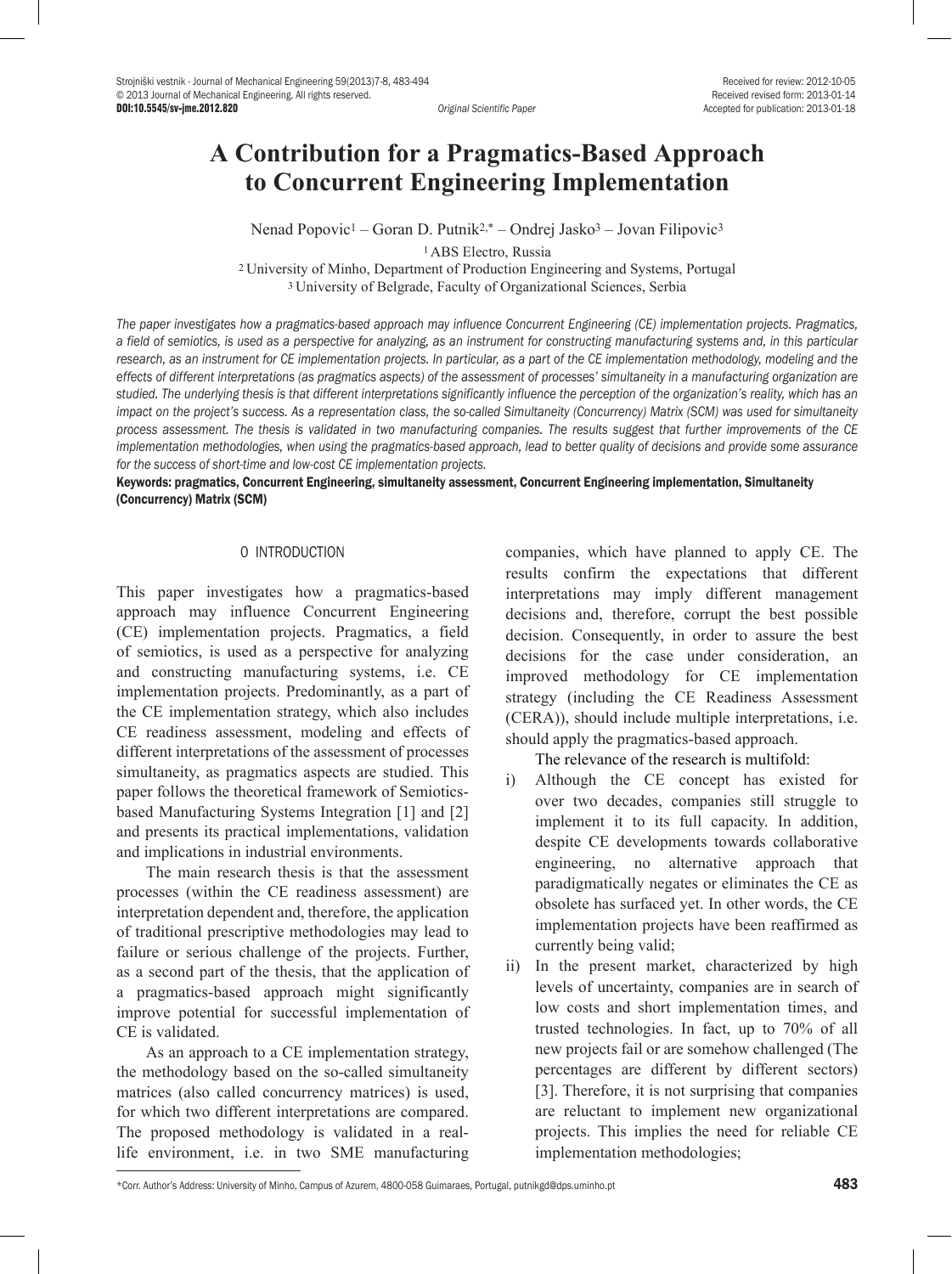- iii) While it is evident that use of advanced computer technologies contributes to a reduction of the throughput time of CE implementation processes, providing more efficiency and speed in the processes, the role of technology-oriented approaches to reduce the CE implementation projects failure rate is less obvious, if not detrimental. In reality, the top five factors of project success are not technological [3]. In other words, "Tools by themselves do not promote success; the proper use of the tools does." [3]. Accordingly, we promote non-technological approaches, such as a pragmatics-(i.e. semiotics) based approach to CE implementation strategy;
- iv) This paper provides validation of the pragmaticsbased approach to CE implementation methodology, with respect to simultaneity of processes.

Therefore, the *primary objective* of the paper is to investigate the influence of a pragmaticsbased approach on CE implementation projects and particularly evaluation of process simultaneity, as one of the main features of a CE implementation strategy and a CE readiness assessment. In order to facilitate the application of CE in a wider range of companies, the *secondary objective* of the paper is to contribute to the development and improved methodology of *pragmatics-based* CE implementation methodology.

This paper is organized in nine sections. After the introduction, Section 2 briefly presents pragmatics as the underlying meta-theoretical approach, in the context of the above-mentioned relevance factors. Section 3 summarizes basic requirements for and principles of CE. Section 4 presents an overview of the CERA methodology and the (CE) process simultaneity assessment methodologies (as an integral part of the CE implementation strategy). Therefore, the *state-of-the-art* is presented throughout the third and fourth section. The new methodology is outlined in Section 5. Section 6 presents two case studies. This section represents a validation of the thesis on the influence of pragmatics-based approaches on the CE implementation project, and specifically of the evaluation of the simultaneity of processes, as well as on the identification of intervention areas for CE implementation. A mold-making company was chosen for the first case study and a manufacturer of energy engineering products and systems for the second. Both companies are SMEs, and have well-developed designs and production. Secondary data, already reported in [4], were used for the first case study. For the second case study, the primary data were used. Section 6 presents research results analysis and

In the case of the maximum simultaneity of operations, the Time-to-Market (TTM), denoted *T*, is equal to the time duration of the operation with maximum time duration, i.e.  $T = \max(t_i) | i$  $= 1, \ldots, n$ . Fig. 1b presents the signature structure for *T* for the operations performed with certain

Section 7 provides conclusions and recommendations for future research. Finally, Section 8 presents the references.

# 1 PRAGMATICS

In addition to syntax and semantics, pragmatics is field of semiotics, which is the science of signs. Probably the most used definition of the syntax, semantics and pragmatics is by Morris [5]:

"*[P]ragmatics* is that portion of semiotics which deals with the origin, uses and effects of signs within the behavior in which they occur; *semantics* deals with the signification of signs in all modes of signifying; *syntax* deals with combination of signs without regard for their specific significations or their relation to the behavior in which they occur."

While the other two fields of semiotics, syntax and semantics, are already well known and widely used in manufacturing, or production systems, pragmatics is a new approach that deals with interpretations and their effects on the analysis and construction (i.e. project, or design) studies.

As a means of, among other benefits, overcoming the problems of failing project rates, the assumption is that pragmatics could be used as a perspective for analyzing and constructing manufacturing systems [1] and [2], and consequently also applied to CE issues. Pragmatics/semiotics address non-technological aspects of organization.

In the research presented in this paper, pragmatics is used as a perspective for analyzing and constructing manufacturing systems: CE implementation projects, specifically. In particular, as a part of the processes simultaneity and CE readiness, the assessment, modeling and effects of different interpretations, as pragmatic aspects, are studied.

## 2 CE CHARACTERIZATION

CE is characterized, by three basic global characteristics: 1) **Simultaneity** of processes. Fig. 1a presents the

signature structure of the Time-to-Market (TTM), denoted T, in sequentially performed operations, denoted  $OP_i$ , where *T* is equal to the sum of time duration  $t_i$  of each operation OP<sub>i</sub>, i.e.  $T = \sum_{i=1}^{n} t_i$ .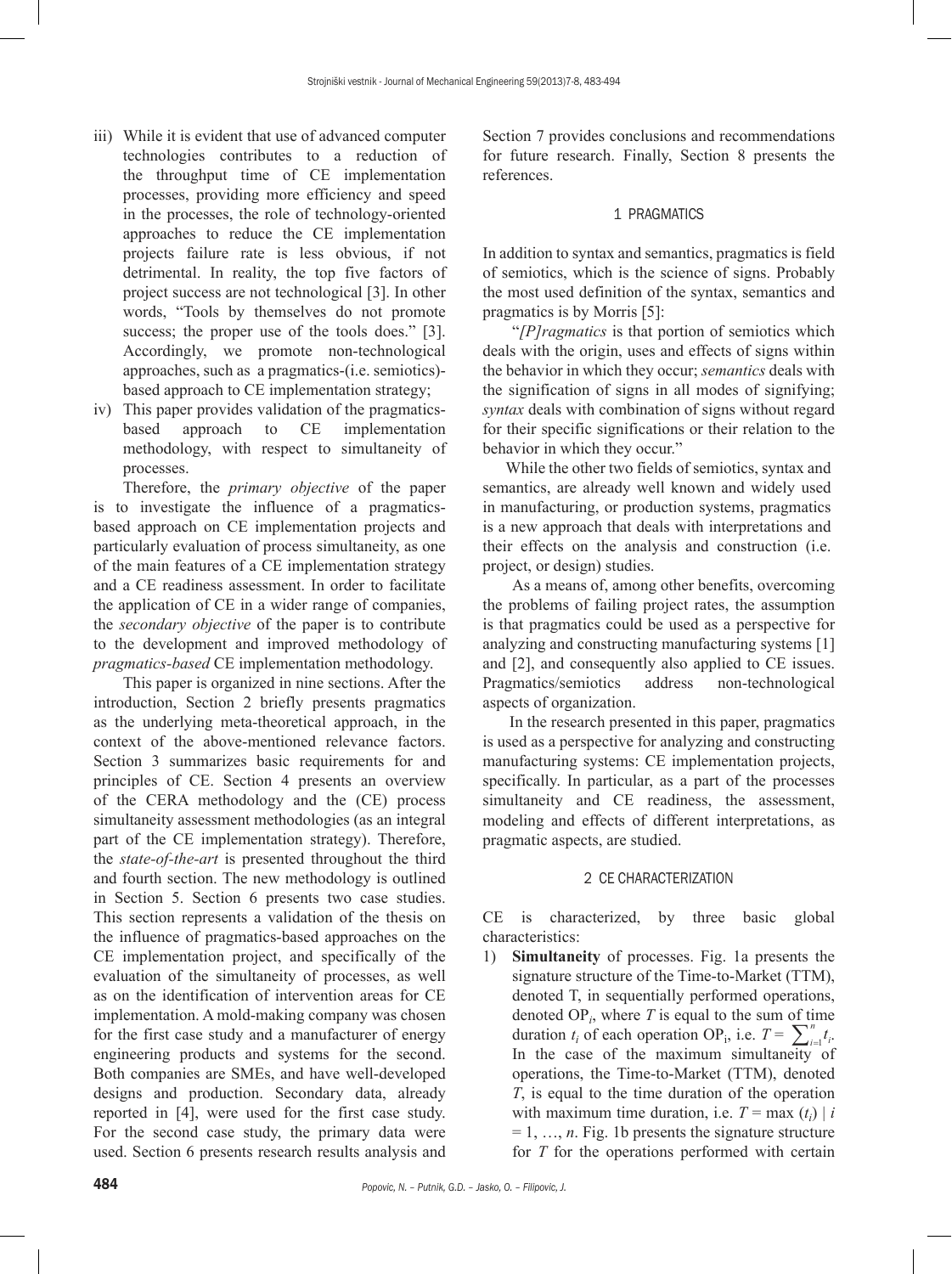degree of simultaneity, which is a realistic case, i.e. *T* value is between the *T* for sequentially performed operations and *T* for four operations performed simultaneously (Figs. 1a and b)  $(\max(t_1, t_2, t_3, t_4) \leq T \leq (t_1 + t_2 + t_3 + t_4))$ . In effect, for the operations performed simultaneously, or with a degree of simultaneity, there is a compression of TTM;

- 2) **Concurrency**, through **multifunctional teams** (teamwork) that concurrently and interactively make decisions on new product development (NPD). Simultaneity of operations (processes) does not assure concurrency *per se*. In the case of simple simultaneity, there is no interactive communication. The communication is reduced to the communication of the conditions for starting another operation that may be performed simultaneously (in parallel) and at its completion. The true concurrent performance of the two operations implies an interactivity between the two operations in order to make the best decision, i.e. the two operations 'concur' simultaneously for the best decision through dynamic interactions (communication), or solutions. This is illustrated in Fig. 2b;
- 3) The effort of 2) and 3) from or in **the early stage** of the NPD process, i.e. in the phase of design (Fig. 3).

These three basic/primary/global features, called the main CE parameters/characteristics, are used as the basic criteria for evaluation of the level of CE readiness and consequent applicability in a company.

Probably the most cited definition of CE is by Winner [6]:

"CE is a systematic approach to the integrated, concurrent design of products and their related processes, including manufacture and support. This approach is intended to cause the developers, from the outset, to consider all elements of the product life cycle from conception through disposal, including quality, cost, schedule, and user requirements."

and

"CE is a system for the achievement of (or, at least, the engineering approximation of) the best possible combination of these objectives."

Although considered synonyms, Simultaneous Engineering (SE) and CE are qualitatively different (similar situation occurs with collaborative engineering). Both concepts imply simultaneity of the processes, but CE also implies mutual communication among workers from different functional areas. This difference is graphically presented in Fig. 2. An example of SE, i.e. Simultaneous Product Development, which implements many of the elements from CE, is given in [7].



*b*) max  $(t_1, t_2, t_3, t_4) < T < (t_1 + t_2 + t_3 + t_4)$ Fig. 1. *a) Time-To-Market (TTM or T) of sequentially performed processes, and b) realistic TTM (T) compression by achievable degree of processes simultaneity*



Fig. 2. *a) Simultaneous (overlapped) execution of processes; b) Concurrent execution of processes (adapted from [8])*



Fig. 3. *Resources function pattern shapes for traditional sequential, or functional, engineering and CE (adapted from [9])*

# 3 CE READINESS AND PROCESS SIMULTANEITY ASSESSMENT

## 3.1 CE Readiness Assessment

Readiness assessment, as a part of a global CE implementation framework, is one of the first phases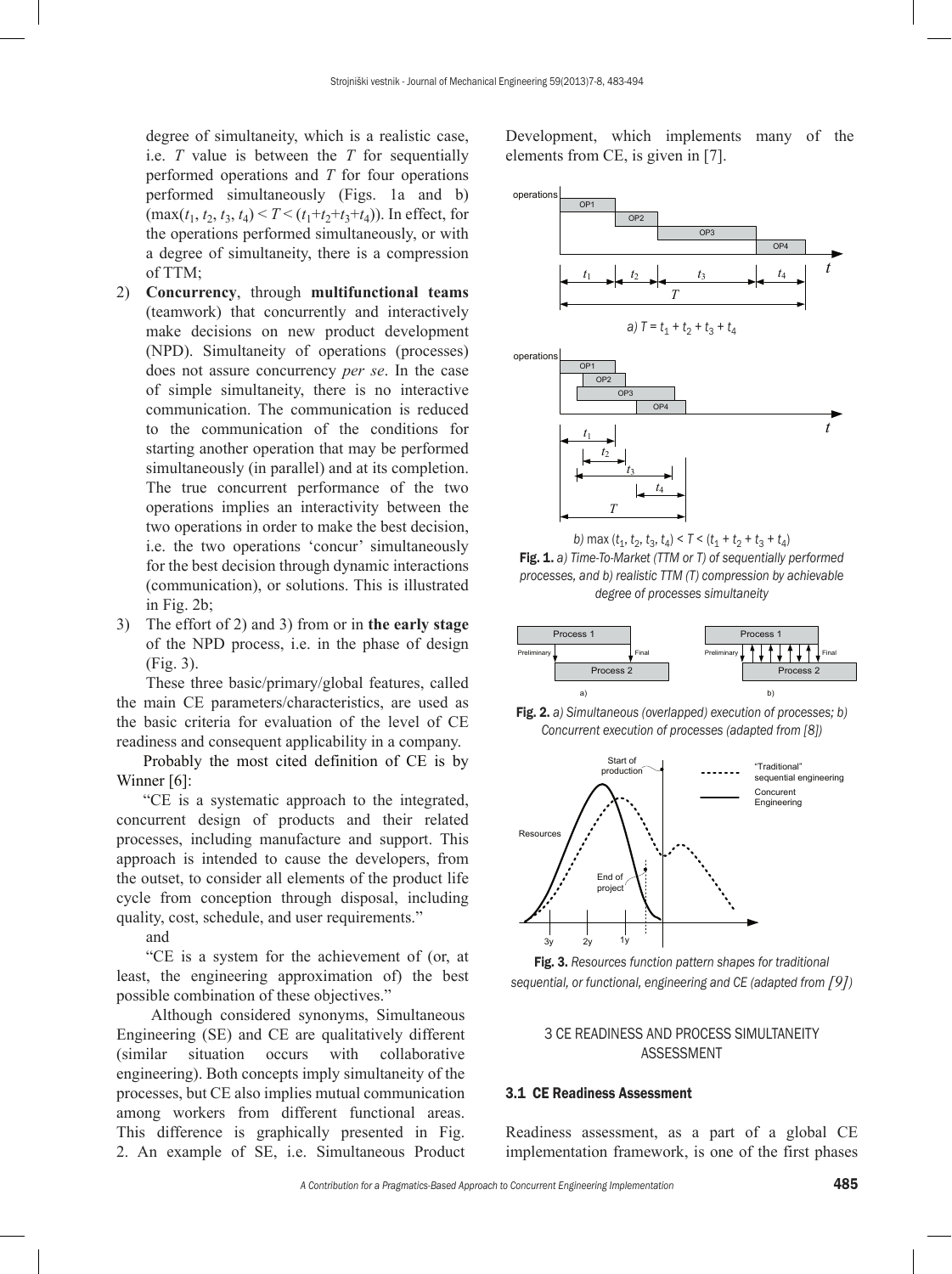in the CE implementation process. Its significance is in determining the concrete mechanisms and degree of details necessary to deploy it. The CE implementation model, presented in Fig. 4 is adopted as the reference model.



Fig. 4. *CE implementation strategy [10]*

RACE (Readiness Assessment for Concurrent Engineering) model, which is almost certainly the most used methodology for this purpose, has been developed within this framework. It consists of assessment in two key areas: firstly, a product development process and practices; secondly, a technology, and corresponding nine and five subareas respectively:

"The process component encompasses nine major elements and follows a readiness scale adapted from SEI's CMM [3]. These elements are customer focus, process focus, strategies for team formation and development, accommodation of teams within the organization, management systems, mechanisms for rapid product assurance, agility, senior leadership commitment, and discipline. The technology component covers five areas, namely, application tools, communication, coordination, information sharing services, and integration" [10].

For each sub-area, the critical elements and the key criteria are defined. A questionnaire (manual or computer-based) is used for data gathering.

This method has been used as a source for a number of other methods that adapted or modified the original RACE method. In [11] a good overview is presented, including an analysis of their characteristics, of these methods as well as of some others. [11] cites PMO (The Process Model of Organization), PMO-RACE (A Combination of PMO & RACE), PRODEVO (A Swedish Model Based on RACE), CMM (Capability Maturity Model), SPICE (Standardized Process Improvement for Construction Enterprises), Project Management Process Maturity (PM), CERAMConstruct model.

The difference between CERA (Concurrent Engineering Readiness Assessment) and RACE (Readiness Assessment for Concurrent Engineering) is that CERA is a generic name of the methodology while the RACE is the name of the methodology formulated by the Concurrent Engineering Research Center (CERC) at West Virginia University. Therefore, RACE functions as a product name. Both CERA and RACE refer to the same problem. A number of similar methodologies are derived from RACE.

In addition to the previous overview see also [12] and [13].

#### 3.2 Process Simultaneity (Parallelism) Assessment

Process simultaneity, or process parallelism, is one of the hallmarks of CE. However, apparently little attention has been paid to measuring it. Usually, measures of the process simultaneity/parallelism are adopted from the network theories, i.e. from the activity network analysis applied to project management models. A study presented in [14], which is virtually the only source that explicitly analyzes process simultaneity/parallelism in the context of CE, also provides a good overview of several relevant methods. The study concludes that the measures (which are analyzed in the study, and which are the methods defined primarily for the analysis of activity networks) are not sufficient and the authors proposed a new measure, named *W*, and its relative measure *w* (See Eqs. (1) and (2)), which by the examples analyzed in [14] show much better performance. The results indicate that *W* is an excellent measure of parallelism, particularly for application in concurrent engineering. [14].

Another measure, based on the so-called Simultaneity (Concurrency) Matrix (SCM), was presented in [15]. This measure is used to evaluate degree of simultaneity through the 3-value function  $d_{CF}$  of the degree of the particular unit's participation in the particular product development phase [15] and [4]. Concerning the proposed *pragmatics*-based approach to simultaneity assessment, the SCM is probably the most appropriate and easier to use, giving three-value graded evaluations, and providing an easier basis for evaluation of interpretations. Therefore, in this paper, the methodology based on SCM is applied. It is worth noting that the use of the simultaneity/concurrency matrix does not prevent use of other measures of the processes simultaneity.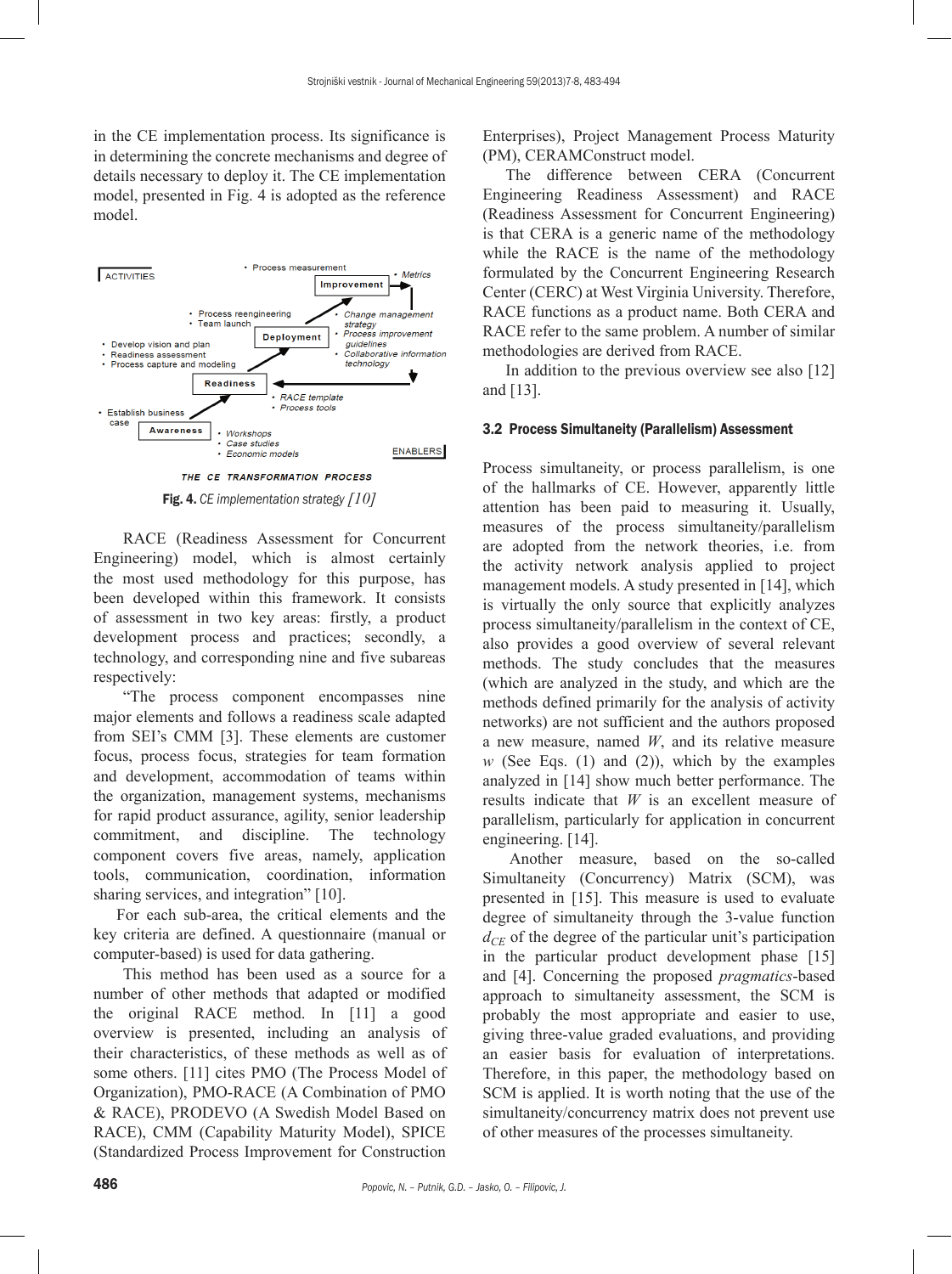#### 3.2.1 Process Simultaneity Assessment

The *W* measure and its relative measure *w* of the process simultaneity/parallelism (in the context of CE), were defined in [14] as:

$$
W = (N - L), \tag{1}
$$

$$
w = W/N = (N - L)/N, \tag{2}
$$

where *N* is the number of activities in the network: *L* is the length of the activity network, i.e. maximum number of activities in series, and *w* is the fraction of the activities that are in parallel.

#### 3.2.2 Process Simultaneity Assessment: SCM and  $D_{CF}$

The methodology primarily evaluates the simultaneity of processes, i.e. the above-listed first CE characteristic, and could be also used to evaluate global distribution of the effort, i.e. the third CE characteristic. The analysis is presented through the matrices *organizational units* × *phases* (used as a short name for product development phases). They indicate the main functions in the functional organization (the company's organizational units that participate in the product development phases) and the main phases of the product development life cycle. The matrix cell represents the function of the particular unit's participation in the particular product development phase or process.

For the particular product development phase, the cells are filled by the three-value function  $d_{CE} = f(org\_unit, process)$  where  $d_{CE} \in \{0, 0.5, 1\}.$ The values mean: '1' full and active participation; '0.5' partial participation; and '0' no participation of the particular unit in the particular product development phase. When two or more particular units participate in a particular product development phase, it means that these activities are performed in parallel, i.e. simultaneously.

The total degree of simultaneity/ concurrency, *DCE*, for a company (for all the company's units that participate in the new product development) is calculated as the sum of all  $d_{CE}$  in all columns divided by the number of matrix cells:

$$
D_{CE} = \frac{\sum_{i=1}^{n} \sum_{j=1}^{m} d_{CEi,j}}{m \cdot n} \cdot 100\Big[\% \Big],\tag{3}
$$

where *m* is number of organizational units and *n* number of "new product development" phases.

A relative measure is not necessary to define as the measure  $D_{CE}$  is expressed in percentage. An example of the three-value SCM is given in Fig. 5.

| 3-value matrix      |                                 |         |         |                |         |  |  |  |  |
|---------------------|---------------------------------|---------|---------|----------------|---------|--|--|--|--|
|                     | Phases                          |         |         |                |         |  |  |  |  |
|                     |                                 | Phase 1 | Phase 2 | ł              | Phase n |  |  |  |  |
| Organisational unit | Organisational<br>unit 1        |         |         | $\overline{0}$ |         |  |  |  |  |
|                     | Organisational<br>unit 2        | 1       | 0.5     |                |         |  |  |  |  |
|                     |                                 | 0       | 0       | 0.5            | 0.5     |  |  |  |  |
|                     | Organisational<br>unit <i>m</i> | 0       |         | $\Omega$       |         |  |  |  |  |
|                     | Total                           | 2.0     | 2.5     | 1.5            | 1.5     |  |  |  |  |

Fig. 5. *An example of the 4 × 4 three-value SCM, with the total degree of simultaneity / concurrency for a company of 47%.*

## 4 PRAGMATICS-BASED METHODOLOGY FOR CE IMPLEMENTATION AND INTERPRETED SCM

#### 4.1 Interpreted SCM

Pragmatics-based methodology focuses on interpretations and not on the originally declared values by the examinees. It means that once responses from the examinees are gathered in some form, for example in the form of the SCM (or e.g. in the form of activity network graphs), different possible interpretations of the responses are examined and analyzed. Here, we examine interpretations of the original identifications of the processes simultaneity in the form of SCM.

With different interpretations of the original 3-value matrix, new matrices are produced, each one corresponding to one interpretation, with differently defined simultaneity degrees,  $d_{CE}$ .

In consideration of which scores of the matrix's cells to interpret and how, the most relevant are those with the scores of  $d_{CE}$  equal to 0.5. Scores of 1, and especially 0, due to their nature, describe real life processes with much more certainty, while 0.5 scores involve certain level of uncertainty about quality and quantity, in terms of regularity, frequency, content, extension, volume, etc. Therefore, it is more appropriate to interpret 0.5 scores as having different values in reality.

In fact, the real values, or more precisely, the values perceived as real, depend of individual and collective interpretations. In other words, the values perceived as real are the results of interpretations processes and negotiations of interpretations among stakeholders, which is the issue belonging to the field of *pragmatics*. Therefore, for the purpose of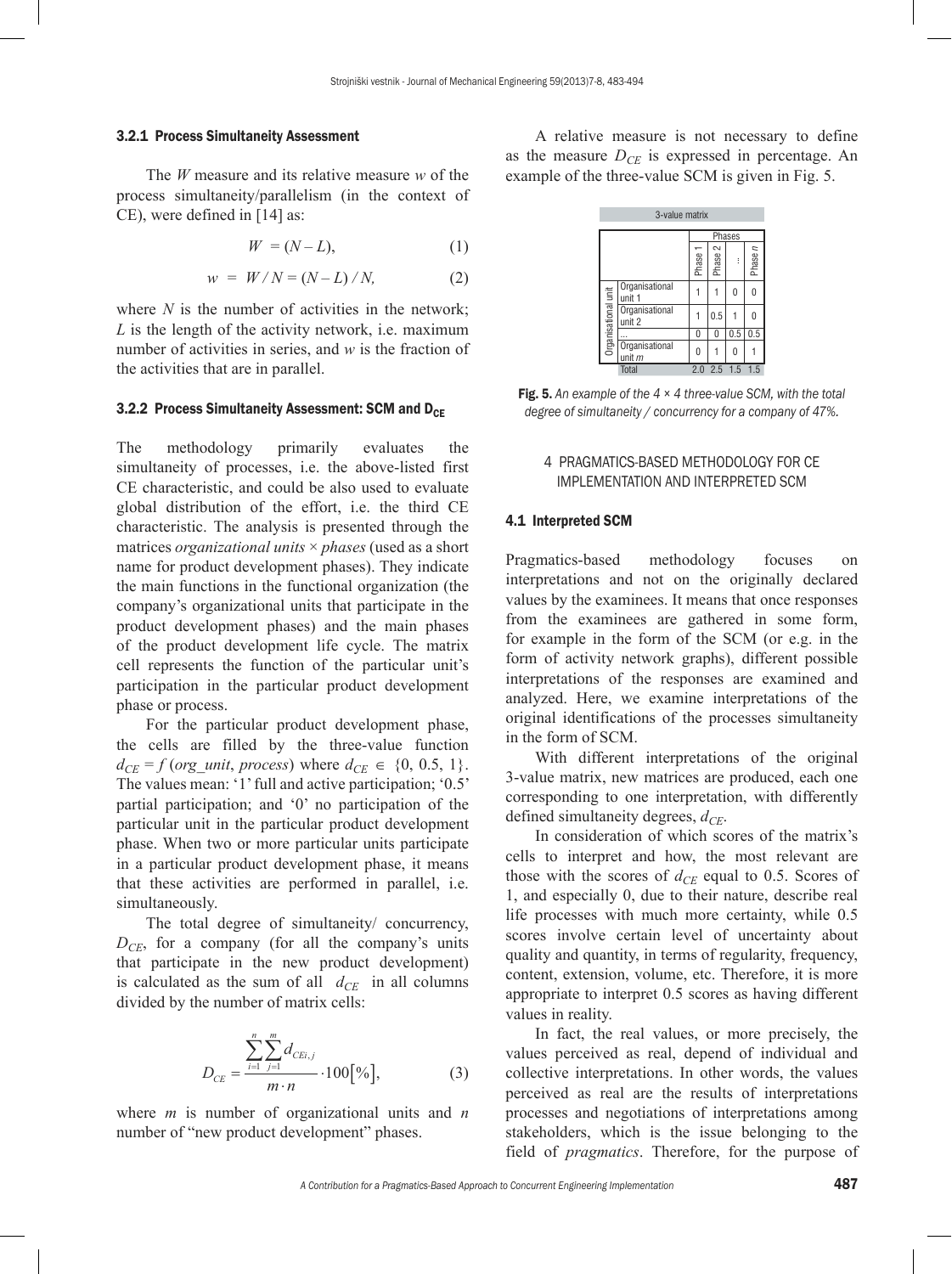our research, we would suggest two interpretations (probably the most appropriate ones):

$$
I_1
$$
: 0.5  $\rightarrow$  0 and  $I_2$ : 0.5  $\rightarrow$  1. (4)

The first interpretation, *I*1, a *conservative* interpretation, because it considers only regular interactions, and neglects the irregular, sporadic, minor and incomplete processes, which is more rigorous interpretation of the processes.

The second interpretation, *I2*, an *inclusive* interpretation, because it considers (or includes) all interactions as valuable, whether regular or irregular, which is a looser, i.e. a more inclusive interpretation of the processes.

Applying interpretations  $I_1$  and  $I_2$ , the original 3-value matrix yields two new matrices, whose cells are filled by the 2-value function:  $d_{CE} = f (org unit,$ *process*) where  $d_{CE}$   $\hat{I}$  {0, 1}.

The new matrix created by the *conservative* interpretation  $I_1$  is called the *conservative matrix* and the new matrix created by the *inclusive* interpretation *I*<sub>2</sub> is called the *inclusive matrix*. To distinguish 2-value (conservative and inclusive) matrices from the 3-value matrices (called SCM), they are called *interpreted* SCM.

Fig. 6 schematically presents an interpretation of the initial 3-value matrix and its transformation in two 2-value interpreted (Conservative and Inclusive) matrices, where scores 0.5, associated with irregular participation, are interpreted.

## 4.2 Procedure Outline for Application of the Pragmatics-Based Approach

Application of Pragmatics-Based Approach will be demonstrated through creation of 'Interpreted SCM', for process simultaneity assessment, in three phases of the Concurrent Engineering implementation methodology. These phases are:

- 1) identification of the current "As-Is" situation,
- 2) identification of the company's goals, i.e. To-Be scenario, regarding the desired future level of the CE application, and
- 3) identification of the domain where the main actions of further development and application of CE should take place, as the difference between the To-Be and As-Is scenarios.

The application procedure can be outlined through the following steps: *Procedure outline*

1. Identification of the current As-Is situation: creation of 3-value As-Is SCM

 $\rightarrow$  creation of 3-value *As-Is.* 

2. Identification of the company's goals, i.e. To-Be scenario, regarding the desired future level of the CE application: creation of 3-value To-Be SCM

→ creation of 3-value *To-Be* SCM.

3. Identification of the domain where the main actions of further development and application of CE should take place, i.e. identification of intervention areas for CE implementation, as the difference between the matrices To-Be and As –Is → creation of 3-value "*Difference*" "SCM".



Fig. 6. *Interpretation of the 3-value matrix and its transformation in two 2-value interpreted (conservative and inclusive) matrices*

4 *Interpretations*  $I_1$  and  $I_2$  of the current "As-Is" situation:

4.1 *Interpretation I*<sup>1</sup> of the current "*As-Is" situation* 

→ creation of 2-value *"As-Is" conservative interpreted SCM.*

4.2 *Interpretation*  $I_2$  of the current "*As-Is*" situation

→ creation of 2-value *"As-Is" inclusive interpreted SCM.*

5. *Interpretations*  $I_1$  and  $I_2$  of the company's goals, i.e. "To-Be" scenario: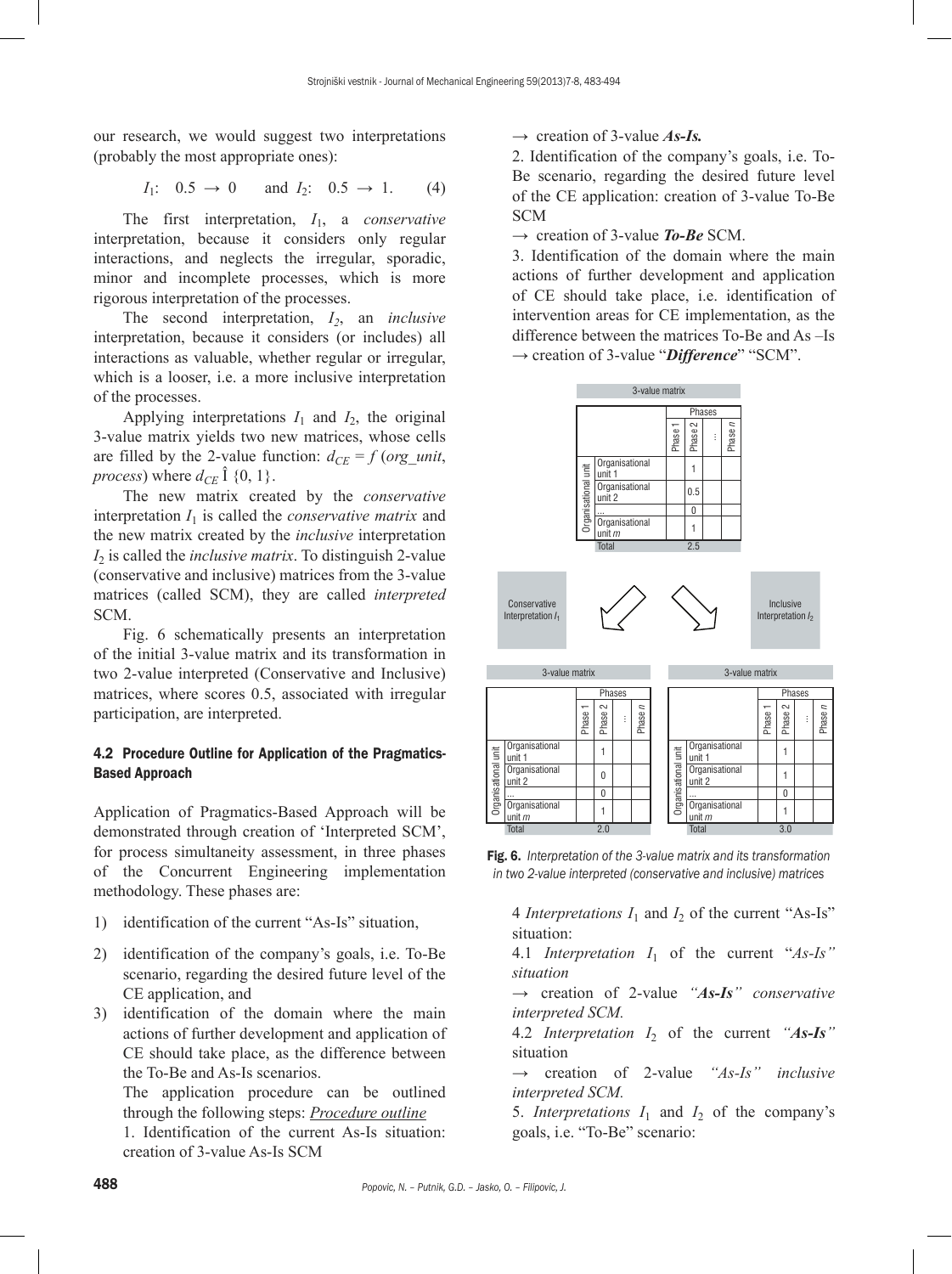5.1 *Interpretation*  $I_1$  of the company's goals, i.e. "To-Be" scenario, regarding future level of the CE application,

→ creation of 2-value "*To-Be*" *conservative interpreted* SCM.

5.2 *Interpretation*  $I_2$  of the company's goals, i.e. "To-Be" scenario, regarding future level of the CE application,

→ creation of 2-value "*To-Be*" *inclusive interpreted* SCM.

6. Identification of the domain where the main actions of further development and application of CE should take place, i.e. identification of intervention areas for CE implementation based on *Interpretations*  $I_1$  and  $I_2$ :

6.1 Identification of the domain where the main actions of further development and application of CE should take place, as the difference between the *interpreted* matrices "To-Be" and "As–Is" based on *Interpretation I*<sup>1</sup>

→ creation of 2-value "*Difference*" SCM *conservative interpreted*.

6.2 Identification of the domain where the main actions of further development and application of CE should take place, as the difference between the *interpreted* matrices "To-Be" and "As–Is" based on *Interpretation I*<sub>2</sub>

→ creation of 2-value "*Difference*" SCM *inclusive interpreted*.

7. *Analysis* and *negotiation* of the values to adopt for consideration in the next phases of the CE implementation.

Phase 3 could be circumvented as it is not relevant for the *pragmatics*-based approach, because it is created over non-interpreted SMC and, therefore, generates incorrect results; the relevant results are only the differences of the *interpreted* matrices. The analysis implies calculation of the simultaneity degrees of each of the scenarios in order to provide the base for the "negotiation" of the values to be adopted.

In order to compare the results, two measures of the processes simultaneity evaluation will be applied: 1) *DCE*, measure, and 2) Omega measures *W* and *w*.

#### 5 CASE STUDIES

#### 5.1 Companies Presentation and Business Requirements

Two case studies were conducted in two companies. Company A, in Case Study 1, is an SME mold producer, located in Portugal. Company B, in Case Study 2, located in a transition country, is an energy equipment manufacturer SME. Both companies integrate typical functions and new product development phases inherent to the CE domain definition, i.e. from marketing through design and production to shipping. For both companies, the question under consideration is what the engineering / manufacturing strategy that would improve the company's performance be, and how to identify the company's internal functional domains and organizational units as domains for implementation of that strategy?

The engineering/manufacturing strategy, or concept, needed to adopt and implement, should be capable of achieving the following outcomes:

Qualitative:

1) providing maximal customer satisfaction and the maximum quality of products in accordance with the customer's specifications / requirements; 2) enhancing the company's competitiveness on the market;

Quantitative:

3a) reducing the product time to market (for Company A);

3b) reducing the percentage of redesign and customer complaints for 40% in the following 3 years (for Company B).

From among different strategies considered, CE has been selected as the candidate strategy. All three requirements suggest the use of CE.

#### 5.2 Organization of the assessment process

Questionnaires were used for data collection in both cases. The questionnaire's content was the empty table of Simultaneity (Concurrency) Matrix (SCM). The respondents had to fill in the organizational units (the "Functions" column) and the new product development phases (the "Phase" row) in their company, as well as to attribute values for  $d_{CE} \in \{0,$ 0.5, 1} for each matrix cell. As the two companies have slightly different organization as well as new product development phases, the tables from the two companies slightly differ. The respondents were representatives from all the organizational units that participate in the product development process chain. They have responded to two questionnaires, one of which collected data for the As-Is situation and the second for the To-Be scenario. The second questionnaire was designed to capture information about desired degrees of simultaneity and collaboration along the product development life-cycle, in accordance with the principle of multifunctional CE approach to the product development and multifunctional CE teams.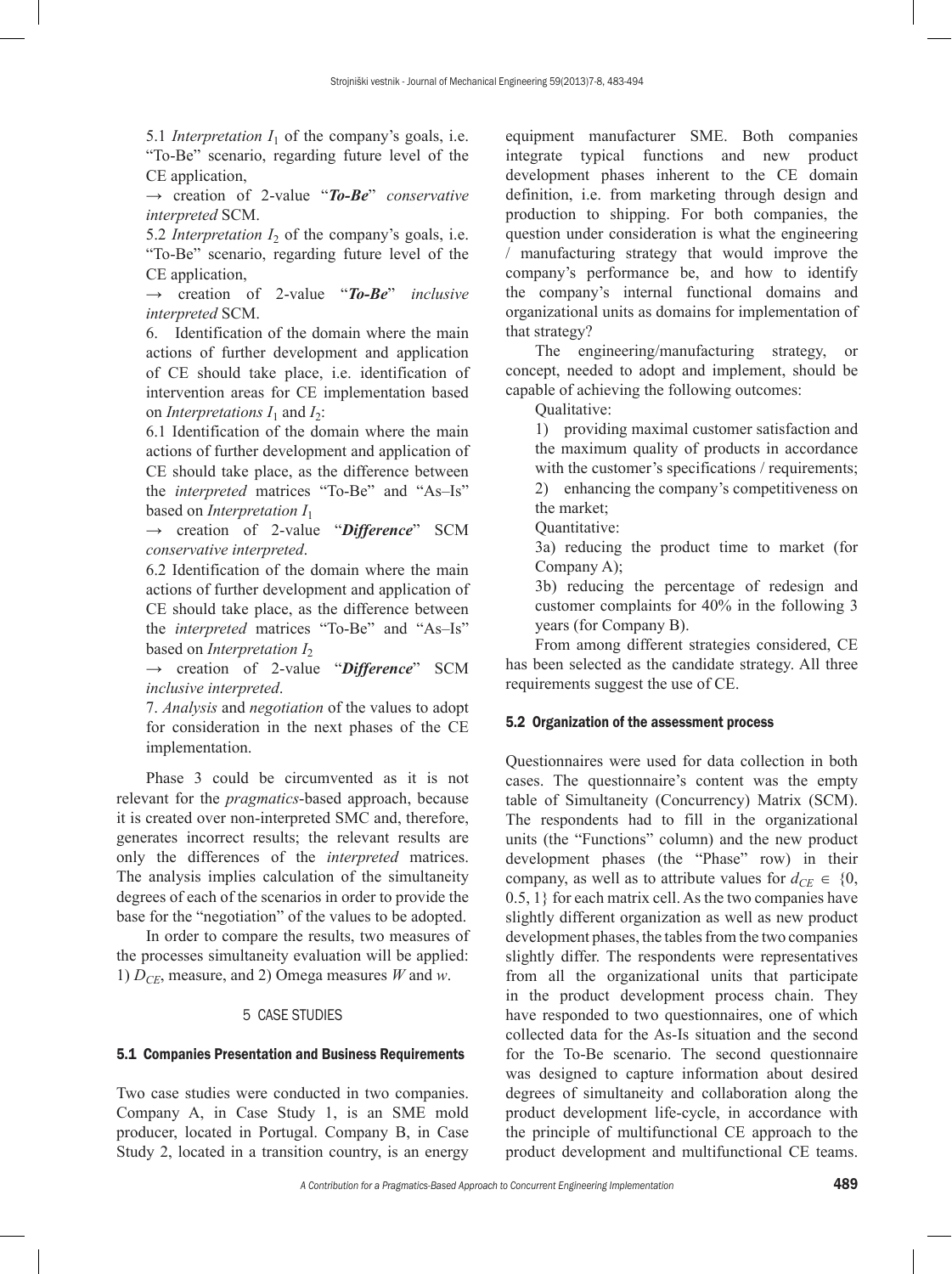Table 1. *As-Is and To-Be (in ( )) – 2 values matrices by conservative interpretation I1*

| Phase<br>Function      | Quotation | Preliminary<br>project | Project |      | Project<br>details<br>Manufac-<br>turing<br>project<br>Project |      |
|------------------------|-----------|------------------------|---------|------|----------------------------------------------------------------|------|
| Client                 | 1(1)      | 1(1)                   | 1(1)    | 0(1) | 0(0)                                                           | 1(1) |
| Techn.-Commerc.        | 1(1)      | 1(1)                   | 1(1)    | 0(1) | 0(0)                                                           | 1(1) |
| Design-CAD             | 1(1)      | 1(1)                   | 1(1)    | 1(1) | 0(0)                                                           | 0(0) |
| Planning               | 0(0)      | 0(1)                   | 1(1)    | 0(1) | 1(1)                                                           | 0(0) |
| Purchase               | 0(0)      | 1(1)                   | 0(1)    | 1(1) | 1(1)                                                           | 0(0) |
| <b>Suppliers</b>       | 0(0)      | 0(1)                   | 1(1)    | 1(1) | 0(0)                                                           | 0(0) |
| Programming - CAM      | 0(0)      | 0(1)                   | 0(1)    | 0(1) | 1(1)                                                           | 0(0) |
| Production             | 0(0)      | 0(1)                   | 0(1)    | 0(1) | 1(1)                                                           | 0(0) |
| Finishing-Assembly     | 0(0)      | 0(1)                   | 0(1)    | 0(1) | 1(1)                                                           | 1(1) |
| Try outs               | 0(0)      | 0(1)                   | 1(1)    | 0(1) | 1(1)                                                           | 1(1) |
| <b>Quality Control</b> | 0(0)      | 0(1)                   | 1(1)    | 0(1) | 1(1)                                                           | 1(1) |
|                        |           |                        |         |      |                                                                |      |

Table 2. *As-Is and To-Be (in ( )) – 2 values matrices by inclusive interpretation I<sub>2</sub>* 

| Phase<br>Function      | Quotation | Preliminary<br>project | Project |      | Project<br>details<br>Manufac-<br>turing<br>Project<br>Project |      |
|------------------------|-----------|------------------------|---------|------|----------------------------------------------------------------|------|
| Client                 | 1(1)      | 1(1)                   | 1(1)    | 0(1) | 0(0)                                                           | 1(1) |
| Techn.-Commerc.        | 1(1)      | 1(1)                   | 1(1)    | 0(1) | 1(1)                                                           | 1(1) |
| Design-CAD             | 1(1)      | 1(1)                   | 1(1)    | 1(1) | 0(0)                                                           | 0(0) |
| Planning               | 1(1)      | 1(1)                   | 1(1)    | 1(1) | 1(1)                                                           | 0(0) |
| Purchase               | 1(1)      | 1(1)                   | 1(1)    | 1(1) | 1(1)                                                           | 0(0) |
| <b>Suppliers</b>       | 1(1)      | 1(1)                   | 1(1)    | 1(1) | 0(0)                                                           | 0(0) |
| Programming - CAM      | 0(0)      | 0(1)                   | 1(1)    | 1(1) | 1(1)                                                           | 0(0) |
| Production             | 1(1)      | 1(1)                   | 1(1)    | 1(1) | 1(1)                                                           | 0(0) |
| Finishing-Assembly     | 0(0)      | 0(1)                   | 0(1)    | 1(1) | 1(1)                                                           | 1(1) |
| Try outs               | 0(0)      | 0(1)                   | 1(1)    | 0(1) | 1(1)                                                           | 1(1) |
| <b>Quality Control</b> | 0(0)      | 0(1)                   | 1(1)    | 1(1) | 1(1)                                                           | 1(1) |

Table 3. *Difference 2 values matrices between To-Be and As-Is matrices (conservative interpretation and inclusive interpretation)*

| Phase<br>Function      | Quotation | Preliminary<br>project | Project |      | Project<br>details<br>Manufac-<br>turing<br>Project<br>Project |      |
|------------------------|-----------|------------------------|---------|------|----------------------------------------------------------------|------|
| Client                 | 0(0)      | 0(0)                   | 0(0)    | 1(1) | 0(0)                                                           | 0(0) |
| Techn.-Commerc.        | 0(0)      | 0(0)                   | 0(0)    | 1(1) | 0(0)                                                           | 0(0) |
| Design-CAD             | 0(0)      | 0(0)                   | 0(0)    | 0(0) | 0(0)                                                           | 0(0) |
| Planning               | 0(0)      | 1(0)                   | 0(0)    | 1(0) | 0(0)                                                           | 0(0) |
| Purchase               | 0(0)      | 0(0)                   | 1(0)    | 0(0) | 0(0)                                                           | 0(0) |
| Suppliers              | 0(0)      | 1(0)                   | 0(0)    | 0(0) | 0(0)                                                           | 0(0) |
| Programming - CAM      | 0(0)      | 1(1)                   | 1(0)    | 1(0) | 0(0)                                                           | 0(0) |
| Production             | 0(0)      | 1(0)                   | 1(0)    | 1(0) | 0(0)                                                           | 0(0) |
| Finishing-Assembly     | 0(0)      | 1(1)                   | 1(1)    | 1(0) | 0(0)                                                           | 0(0) |
| Try outs               | 0(0)      | 1(1)                   | 0(0)    | 1(1) | 0(0)                                                           | 0(0) |
| <b>Quality Control</b> | 0(0)      | 1(1)                   | 0(0)    | 1(0) | 0(0)                                                           | 0(0) |
|                        |           |                        |         |      |                                                                |      |

These data pertain to the simultaneity of the processes among the organizational units along the product development line.

# 5.3 Case Study 1 – Company A Data for Process Simultaneity Assessment: SCMs for the Company A

The assessment results for Company A are summarized in Tables 1 and 2, which are of the organizational units  $\times$  phases matrix type. They are created in the 4<sup>th</sup> and 5th steps of the procedure outlined in Section 5.2, and present the interpreted matrices for conservative and inclusive interpretations of the As-Is situation and To-Be scenario, respectively. Table 3, created in the 6th step, presents the Difference matrix, i.e. presents the differences between the To-Be and As-Is matrices by conservative and inclusive interpretations.

# 5.4 Case Study 2 – Company B Data for Process Simultaneity Assessment: SCMs for the Company B

The assessment results for Company B are summarized in Tables 4 and 5, which are of the organizational units  $\times$  phases matrix type. They are conservative and inclusive interpretations of the As-Is situation and To-Be scenario, respectively.

Table 6 presents the differences between these matrices. The same procedure is used as in Case Study 1 (Section 6.2).

#### 6 RESULTS ANALYSIS

Through the analysis of the interpreted data we can make the assessment of:

- 1) Simultaneity of the processes CE parameter 1 (Section 2) and
- 2) Differences in simultaneity assessment between two interpretations *(the primary research thesis)*.

The influence of interpretations, as the intrinsic feature of the pragmatics-based assessment of the simultaneity of processes, is highly significant. The results of quantitative evaluation are presented in Table 7. The influence evaluation/quantification process proceeded in the following way:

The simultaneity of the processes was assessed for both case studies and two interpretations  $I_1$ and  $I_2$ , (conservative and inclusive), by calculating simultaneity measures  $D_{CE}$ , *W*, and *w*. The results for the As-Is situation and To-Be scenario and their difference are summarized in columns 3 and 4 of Table 7. Subsequently, differences in simultaneity assessment between two interpretations, for each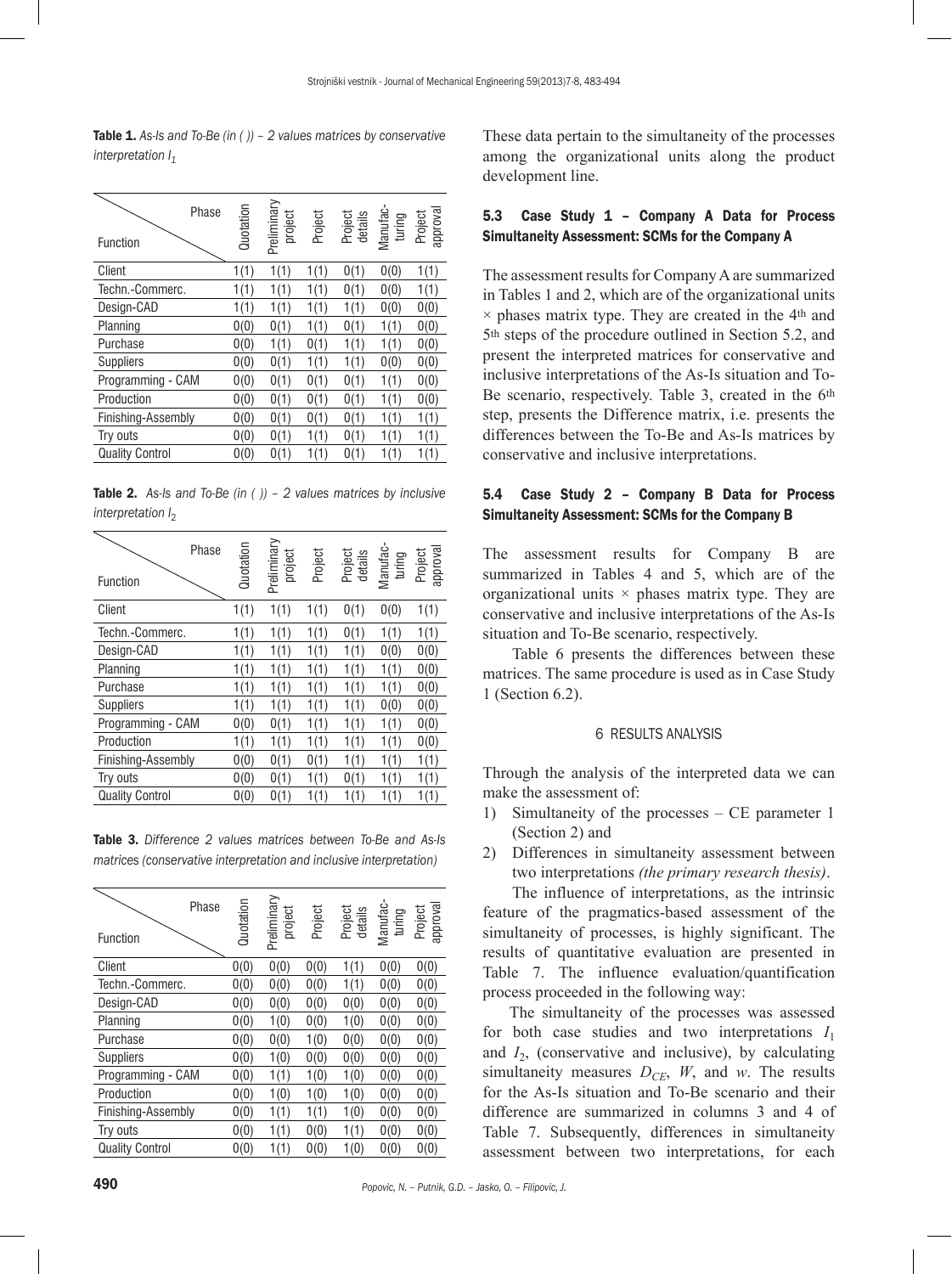| Org. Unit                    | Phase | Preliminary<br>project | Quotation | Contracting | Project | Product<br>plann | Product<br>launch | Production | Testing | Shipping |
|------------------------------|-------|------------------------|-----------|-------------|---------|------------------|-------------------|------------|---------|----------|
| Marketing & selling          |       | 1(1)                   | 1(1)      | 1(1)        | 0(1)    | 0(1)             | 0(1)              | 0(1)       | 0(1)    | 1(1)     |
| Design commercial            |       | 1(1)                   | 0(1)      | 0(1)        | 1(1)    | 0(1)             | 0(1)              | 0(1)       | 0(1)    | 0(0)     |
| Process planning             |       | 0(1)                   | 0(1)      | 0(0)        | 0(1)    | 0(1)             | 0(1)              | 0(1)       | 0(1)    | 0(0)     |
| Product planning             |       | 0(1)                   | 0(0)      | 0(0)        | 0(1)    | 1(1)             | 1(1)              | 1(1)       | 0(0)    | 0(1)     |
| Purchasing                   |       | 0(1)                   | 0(1)      | 0(1)        | 0(1)    | 1(1)             | 0(1)              | 1(1)       | 0(0)    | 0(0)     |
| Finance                      |       | 0(1)                   | 0(1)      | 0(1)        | 0(1)    | 1(1)             | 0(1)              | 0(1)       | 0(1)    | 0(1)     |
| Human resources              |       | 1(1)                   | 1(1)      | 1(1)        | 1(1)    | 0(1)             | 0(1)              | 1(1)       | 0(1)    | 0(1)     |
| Logistics                    |       | 0(0)                   | 0(1)      | 0(1)        | 0(0)    | 1(1)             | 1(1)              | 0(1)       | 0(1)    | 1(1)     |
| Production                   |       | 0(0)                   | 0(0)      | 0(0)        | 0(1)    | 0(1)             | 0(1)              | 1(1)       | 0(1)    | 0(1)     |
| Maintenance                  |       | 0(0)                   | 0(0)      | 0(0)        | 0(0)    | 0(1)             | 0(1)              | 1(1)       | 0(1)    | 0(1)     |
| Quality control (Inspection) |       | 0(0)                   | 0(0)      | 0(0)        | 0(1)    | 0(1)             | 0(1)              | 1(1)       | 0(1)    | 0(1)     |
| Laboratory testing           |       | 0(1)                   | 0(1)      | 0(1)        | 0(1)    | 0(1)             | 0(1)              | 0(1)       | 1(1)    | 0(1)     |
| Transport                    |       | 0(0)                   | 0(0)      | 0(0)        | 0(1)    | 0(1)             | 0(1)              | 1(1)       | 1(1)    | 1(1)     |
| Total                        |       | 3(8)                   | 2(8)      | 2(7)        | 2(12)   | 4(13)            | 2(13)             | 7(13)      | 2(11)   | 3(10)    |

Table 4. As-Is and To-Be (in ( )) - 2 values matrices by conservative interpretation I<sub>1</sub>

Table 5. As-Is and To-Be (in ( )) – 2 values matrices by inclusive interpretation I<sub>2</sub>

| Org. Unit                    | Phase | Preliminary<br>project | Quotation | Contracting | Project | Product<br>plann | Product<br>launch | Production | Testing | Shipping |
|------------------------------|-------|------------------------|-----------|-------------|---------|------------------|-------------------|------------|---------|----------|
| Marketing & selling          |       | 1 (1)                  | 1(1)      | 1(1)        | 1(1)    | 1(1)             | 1(1)              | 1(1)       | 0(1)    | 1(1)     |
| Design commercial            |       | 1(1)                   | 1(1)      | 1(1)        | 1(1)    | 1(1)             | 0(1)              | 1(1)       | 1(1)    | 0(1)     |
| Process planning             |       | 1(1)                   | 1(1)      | 0(1)        | 1(1)    | 1(1)             | 0(1)              | 1(1)       | 0(1)    | 0(1)     |
| Product planning             |       | 0(1)                   | 0(1)      | 0(1)        | 0(1)    | 1(1)             | 1(1)              | 1(1)       | 0(1)    | 0(1)     |
| Purchasing                   |       | 1(1)                   | 1(1)      | 0(1)        | 1(1)    | 1(1)             | 0(1)              | 1(1)       | 0(1)    | 0(1)     |
| Finance                      |       | 1(1)                   | 1(1)      | 1(1)        | 1(1)    | 1(1)             | 1(1)              | 1(1)       | 0(1)    | 0(1)     |
| Human resources              |       | 1(1)                   | 1(1)      | 1(1)        | 1(1)    | 1(1)             | 1(1)              | 1(1)       | 1(1)    | 1(1)     |
| Logistics                    |       | 0(1)                   | 0(1)      | 0(1)        | 0(1)    | 1(1)             | 1(1)              | 1(1)       | 0(1)    | 1(1)     |
| Production                   |       | 0(1)                   | 0(1)      | 0(1)        | 0(1)    | 1(1)             | 1(1)              | 1(1)       | 1(1)    | 1(1)     |
| Maintenance                  |       | 0(1)                   | 0(1)      | 0(1)        | 0(0)    | 0(1)             | 0(1)              | 1(1)       | 1(1)    | 1(1)     |
| Quality control (Inspection) |       | 0(1)                   | 0(1)      | 0(1)        | 0(1)    | 1(1)             | 1(1)              | 1(1)       | 1(1)    | 1(1)     |
| Laboratory testing           |       | 0(1)                   | 0(1)      | 0(1)        | 0(1)    | 0(1)             | 0(1)              | 0(1)       | 1(1)    | 1(1)     |
| Transport                    |       | 0(0)                   | 0(1)      | 0(1)        | 0(1)    | 0(1)             | 0(1)              | 1(1)       | 1(1)    | 1(1)     |
| Total                        |       | 6(12)                  | 6(13)     | 4(13)       | 6(13)   | 10(13)           | 7(13)             | 13(13)     | 7(13)   | 8(13)    |

| Table 6. Difference 2-value matrices between To-Be and As-Is matrices (conservative interpretation and inclusive interpretation) |  |  |
|----------------------------------------------------------------------------------------------------------------------------------|--|--|
|----------------------------------------------------------------------------------------------------------------------------------|--|--|

| Org. Unit                    | Phase | Preliminary<br>project | Quotation | Contracting | Project | Product<br>plann | Product<br>launch | Production | Testing | Shipping |
|------------------------------|-------|------------------------|-----------|-------------|---------|------------------|-------------------|------------|---------|----------|
| Marketing & selling          |       | 0(0)                   | 0(0)      | 0(0)        | 1(0)    | 1(0)             | 1(0)              | 1(0)       | 1(1)    | 0(0)     |
| Design commercial            |       | 0(0)                   | 1(0)      | 1(0)        | 0(0)    | 1(0)             | 1(1)              | 1(0)       | 1(0)    | 0(1)     |
| Process planning             |       | 1(0)                   | 1(0)      | 0(1)        | 1(0)    | 1(0)             | 1(1)              | 1(0)       | 1(1)    | 0(1)     |
| Product planning             |       | 1(1)                   | 0(1)      | 0(1)        | 1(1)    | 0(0)             | 0(0)              | 0(0)       | 0(1)    | 1(1)     |
| Purchasing                   |       | 1(0)                   | 1(0)      | 1(1)        | 1(0)    | 0(0)             | 1(1)              | 0(0)       | 0(1)    | 0(1)     |
| Finance                      |       | 1(0)                   | 1(0)      | 1(0)        | 1(0)    | 0(0)             | 1(0)              | 1(0)       | 1(1)    | 1(1)     |
| Human resources              |       | 0(0)                   | 0(0)      | 0(0)        | 0(0)    | 1(0)             | 1(0)              | 0(0)       | 1(0)    | 1(0)     |
| Logistics                    |       | 0(1)                   | 1(1)      | 1(1)        | 1(1)    | 0(0)             | 0(0)              | 1(0)       | 1(1)    | 0(0)     |
| Production                   |       | 0(1)                   | 0(1)      | 0(1)        | 1(1)    | 1(0)             | 1(0)              | 0(0)       | 1(0)    | 1(0)     |
| Maintenance                  |       | 0(1)                   | 0(1)      | 0(1)        | 0(1)    | 1(1)             | 1(1)              | 0(0)       | 1(0)    | 1(0)     |
| Quality control (Inspection) |       | 0(1)                   | 0(1)      | 0(1)        | 1(1)    | 1(0)             | 1(0)              | 0(0)       | 0(0)    | 1(0)     |
| Laboratory testing           |       | 1(1)                   | 1(1)      | 1(1)        | 1(1)    | 1(1)             | 1(1)              | 1(0)       | 0(0)    | 1(0)     |
| Transport                    |       | 0(0)                   | 0(1)      | 0(1)        | 1(1)    | 1(1)             | 1(1)              | 0(0)       | 1(0)    | 0(0)     |
| Total                        |       | 5(6)                   | 6(7)      | 5(9)        | 10(7)   | 9(3)             | 11(6)             | 6(0)       | 9(6)    | 7(5)     |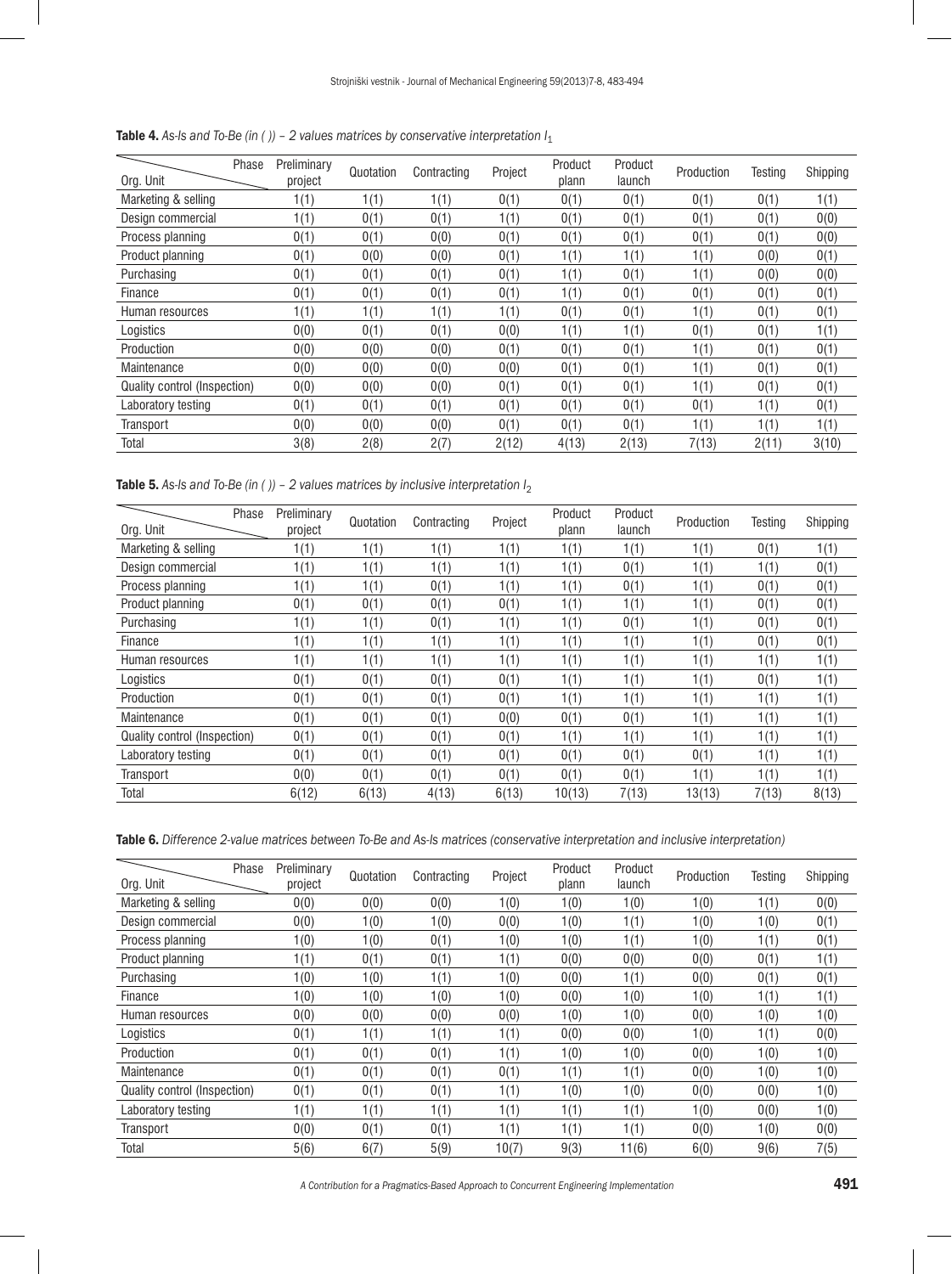of the case studies, was calculated and presented in columns 5 and 6 of Table 7.

The highlighted results in columns 5 and 6 of Table 7 are the most important, because they quantitatively reveal the differences in assessment of the simultaneity of processes under different interpretation, which constitutes the base for the research thesis validation. Simultaneity degrees results show variations of:

- i)  $D_{CE}$  between 9.43 and 148.09%, with a mean of 51.73%;
- ii) *W* between 10.64 and 550.00% with a mean of 98.56%; and
- iii) *w* between 1.09 and 172.00%, with a mean of 26.97%.

The results clearly demonstrate the superiority of the interpretation-based approach versus a traditional approach. Specifically, depending on the measure applied and the case analyzed, the errors of the assessment might be between 9.43 and 550.00%. If means are considered, the errors might be between 26.97 and 98.56%.

Special attention should be paid to the matrix *difference* that represents the assessment of the intervention areas in which it would be necessary to act for the CE implementation, and which is actually one of the main objectives of the CE implementation methodology. Numerically, the results are:

- i)  $D_{CE}$  between 27.94 and 137.54% with a mean of 65.54%,
- ii) *W* between 32.20 and 550.00% with a mean of 178.58%, and
- iii) *w* between 5.75 and 172.00% with a mean of 61.77%.

The practical importance of these data is exceptionally high, or critical. In practice, it would mean that the CE implementation managers, applying traditional, and not the pragmatics-based approach, could be faced with large under- or over-estimations. The consequences are well known: challenged or failed projects.

On the basis of the analysis and evidence provided, we can conclude that the main research thesis of the paper has been confirmed, i.e. the interpretations significantly influence the assessment and that, consequently, the communication, negotiation and similar pragmatics instruments, should take place within the CE implementation methodology.

## 7 CONCLUSIONS

We draw a **two-pronged conclusion** with respect to CE implementation:

|                                | Matrix            | Measure        |                                                                           | Simultaneity<br>assessment | Difference in simultaneity assessment<br>between two interpretations |                                       |  |
|--------------------------------|-------------------|----------------|---------------------------------------------------------------------------|----------------------------|----------------------------------------------------------------------|---------------------------------------|--|
| CASE                           |                   |                | Conservative<br>Inclusive<br>interpretation $I_1$<br>interpretation $I_2$ |                            | in relation to $I_1$                                                 | in relation to $I_2$                  |  |
|                                | $\overline{1}$    | $\overline{c}$ | 3                                                                         | 4                          | 5<br>$( (3-4) /3) \times 100\%$ [%]                                  | 6<br>$( (3-4)  / 4) \times 100\%$ [%] |  |
|                                | As-Is             | $D_{CE}$       | 43.94                                                                     | 68.18                      | 55.17                                                                | 35.55                                 |  |
|                                |                   | $\Omega$       | 23                                                                        | 39                         | 69.57                                                                | 41.03                                 |  |
|                                |                   | $\omega$       | 0.79                                                                      | 0.87                       | 10.13                                                                | 9.20                                  |  |
|                                | To-Be             | $D_{CE}$       | 72.73                                                                     | 80.3                       | 10.41                                                                | 9.43                                  |  |
| CASE <sub>1</sub><br>Company A |                   | Ω              | 42                                                                        | 47                         | 11.90                                                                | 10.64                                 |  |
|                                |                   | $\omega$       | 0.88                                                                      | 0.89                       | 1.14                                                                 | 1.12                                  |  |
|                                | <b>Difference</b> | $D_{CE}$       | 28.79                                                                     | 12.12                      | 57.90                                                                | 137.54                                |  |
|                                |                   | Ω              | 13                                                                        | $\overline{2}$             | 84.62                                                                | 550.00                                |  |
|                                |                   | $\omega$       | 0.68                                                                      | 0.25                       | 63.24                                                                | 172.00                                |  |
|                                | As-Is             | $D_{CE}$       | 23.08                                                                     | 57.26                      | 148.09                                                               | 59.69                                 |  |
|                                |                   | $\Omega$       | 18                                                                        | 58                         | 222.22                                                               | 68.97                                 |  |
|                                |                   | $\omega$       | 0.67                                                                      | 0.87                       | 29.85                                                                | 22.99                                 |  |
| CASE <sub>2</sub>              | To-Be             | $D_{CE}$       | 81.20                                                                     | 99.15                      | 22.11                                                                | 18.10                                 |  |
| Company B                      |                   | $\Omega$       | 86                                                                        | 107                        | 24.42                                                                | 19.63                                 |  |
|                                |                   | $\omega$       | 0.91                                                                      | 0.92                       | 1.10                                                                 | 1.09                                  |  |
|                                | <b>Difference</b> | $D_{CE}$       | 58.12                                                                     | 41.88                      | 27.94                                                                | 38.78                                 |  |
|                                |                   | Ω              | 59                                                                        | 40                         | 32.20                                                                | 47.50                                 |  |
|                                |                   | $\omega$       | 0.87                                                                      | 0.82                       | 5.75                                                                 | 6.10                                  |  |

Table 7. *Simultaneity evaluation and difference in simultaneity evaluation between two interpretations*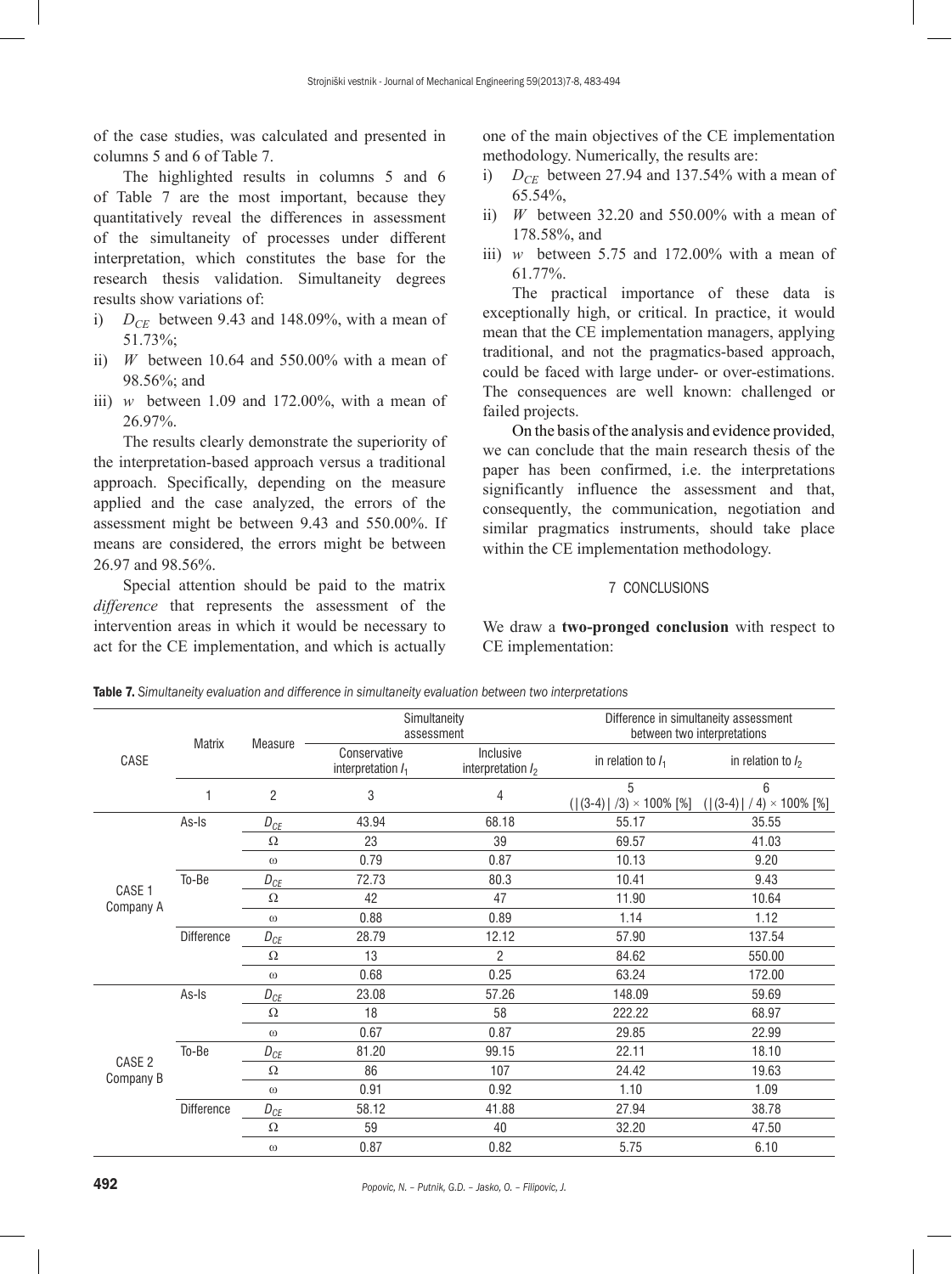- 1. The pragmatics-based approach, which implies evaluation of different interpretations of the data, has been proven to be relevant for the CE implementation methodology (simultaneity of the processes assessment, and identification of intervention areas for CE implementation has been addressed). It has been proven that the assessment results are interpretation dependent and, therefore, the application of traditional methodologies may lead to failure or serious challenges of projects. Therefore, it has been demonstrated that application of a pragmaticsbased approach might significantly improve the potential for the successful implementation of CE, which leads towards validation of the primary research thesis of the relevance of the pragmaticsbased approach for CE implementation methodology.
- 2. The case studies demonstrate the utility and effectiveness of the applied methodology which, although simple, exhibits the sensitivity and capability of identification of phenomenologically highly salient features of the company organization in terms of the CE paradigm. The proposed methodology, with a higher level of certainty than the traditional approaches, clearly identifies areas of primary attention and needs for intervention in the company of concern. The case studies also demonstrated the simplicity of the methodology, which also implies its efficiency, which is one of the business requirements for this stage of evaluation of strategy applied in the companies.

Recommendations for future research are as follows:

- 1. to investigate additional types of interpretations and their applications;
- 2. to further improve the methodology and to develop a computer-based tool for its application;
- 3. to assure better perception of the existing measures implications, to improve their definitions, as well as to develop a new, superior, set of measures;
- 4. the pragmatics-based approach should be applied to other methodologies, particularly the RACEbased methodologies, i.e. to embed an analysis of different possible interpretations of the evaluation of different factors of the CE readiness assessments as well as on the evaluation of the results achieved, and further to apply the pragmatics-based approach throughout the CE implementation methodologies. In other words,

the traditional methodologies should be upgraded with the pragmatics perspective Finally,

- 1. pragmatics might be considered within the CE practice itself, not only within the CE implementation;
- 2. application of a pragmatics-based approach means, in fact, the implementation of the concept of co-design, co-creation, co-development (see [16] and [17]), which is fully in accordance with the paradigm of communication as an instrument for organization building, especially as co-design, co-creation, co-development are inherent for CE as it is paradigmatically based on teamwork (e.g. see [7]);
- 3. the experiments presented demonstrate the importance of the emergent manufacturing systems, such as Ubiquitous Manufacturing Systems (UMS) [2] with embedded (human) communication functionalities as a regular instrument permanently available for manufacturing system organization creation, i.e. co-creation.

#### 8 ACRONYMS

- CE Concurrent Engineering
- CERA Concurrent Engineering Readiness Assessment
- NPD New Product Development
- SCM Simultaneity (Concurrency) Matrix

## 9 ACKNOWLEDGEMENTS

The authors wish to acknowledge for providing support and assistance in performing research and data gathering: the Foundation for Science and Technology – FCT, Project PTDC/EME-GIN/102143/2008, Ubiquitous-oriented embedded systems for globally distributed factories of manufacturing enterprises, and EUREKA, Project E! 4177-Pro-Factory UES.

## 10 REFERENCES

- [1] Putnik, G.D. (2010), Semiotics-based manufacturing system integration. *International Journal of Computer Integrated Manufacturing*, vol. 23, no. 8-9, p. 687-690, [DOI:10.1080/0951192X.2010.513809.](http://dx.doi.org/10.1080/0951192X.2010.513809)
- [2] Putnik, G.D., Putnik, Z. (2010), A semiotic framework for manufacturing systems integration – Part I: Generative integration model. *International Journal of Computer Integrated Manufacturing*, vol. 23, no. 8-9, p. 691-709, [DOI:10.1080/0951192X.2010.510292](http://dx.doi.org/10.1080/0951192X.2010.510292).